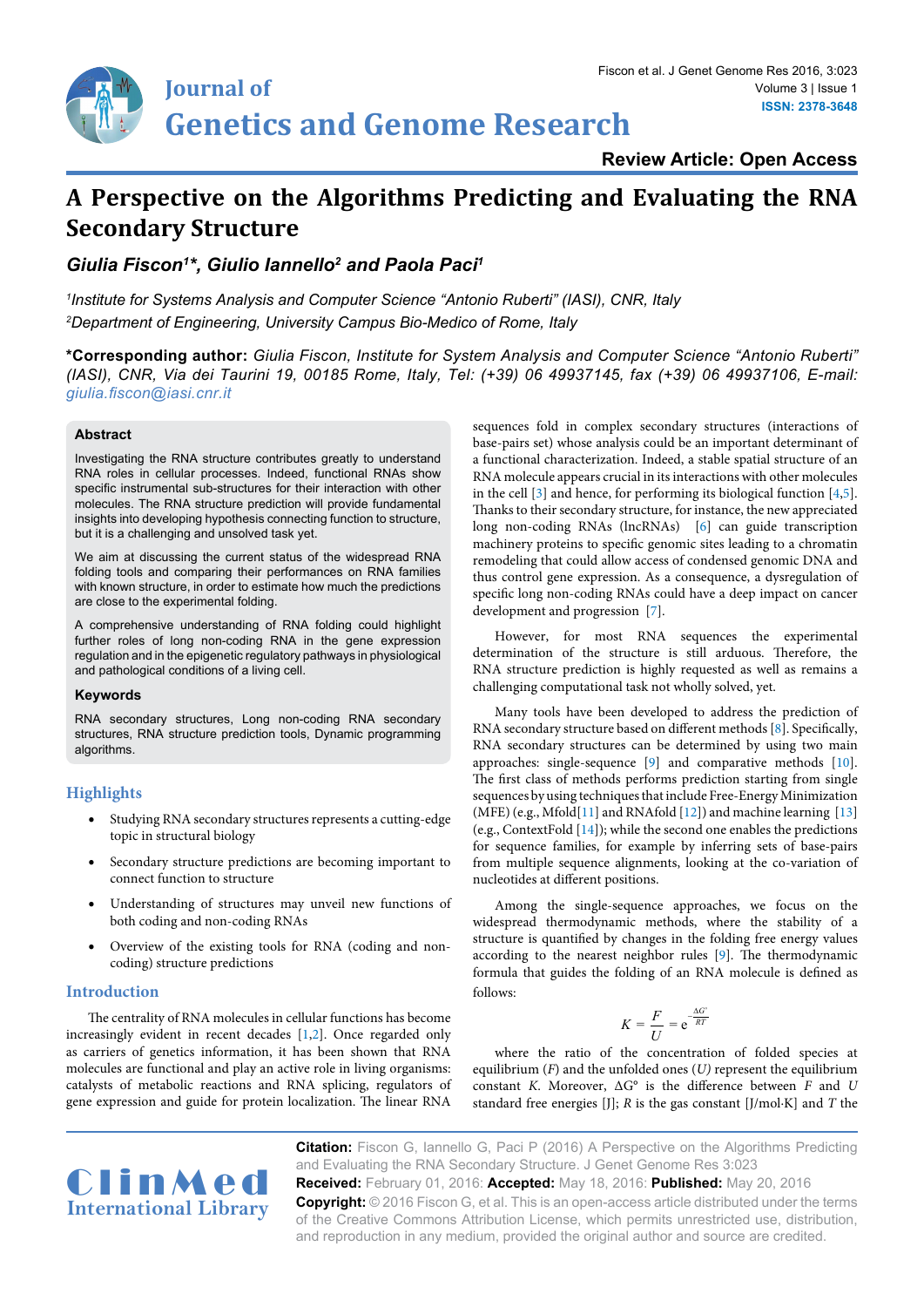<span id="page-1-0"></span>

temperature [K]. For equilibrium folding, the lowest free energy structure in the folding ensemble is the most probable [9]. Hence, the aim of predicting secondary structure from thermodynamics is to find the set of base-pairs that provides the lowest free energy reaching the folded state. Alternatively, structures can be sampled from the Boltzmann ensemble according to their probability of occurring, and then can be clustered and the representative structure (called centroid ) is determined (e.g., S fold [15]). In addition, other alternative prediction methods rely on the Maximum Expected Accuracy (MEA) structure [16] (i.e., the predicted structure with the highest sum of base paring probability).

Thermodynamic methods can be divided in two main classes: the global folding software (e.g., Fold of RNA structure [[17](#page-6-11)[,18\]](#page-6-12), RNA fold of Vienna RNA package [12], Web-Beagle [19] based on a new alphabet to encode secondary structure [20]) and those favoring local folding (e.g., RNALfold [21]). The latter take into account a restriction on the span of base-pairs of the RNA molecule, rather than the structure of the entire RNA and seem to be more accurate since a short-range pairs in long sequences (local folding) are more kinetically favored than long-range pairs (global folding) [22]. It has been shown that thermodynamic models lead to very fast algorithms and reach a high accuracy even if they suffer from steep decrease of accuracy with the increase of sequence length [18]. The drop can be controlled including additional features, such as a partition function (i.e., the sum of the equilibrium constants for all possible secondary structures of a given sequence) to determine the base-pair probabilities of the prediction [23] or searching for homologous sequences to determine a conserved structure [[17,](#page-6-11)[24](#page-6-13)].

A comparative approach to secondary structure prediction exploits multiple sequence alignments to predict a consensus structure shared by all (or most) sequences in the alignment. In particular, given a set of multiple sequences characterized by high

sequence conservation, three directions can be followed to predict the lowest free energy structure shared by all the sequences: either (i) firstly a sequence alignment is performed and the information it conveys is then exploited for structure prediction looking at the conserved base-pairs in the found alignment (e.g., RNAalifold [12]); or (ii) the optimal sequence alignment can be found simultaneously to the structure prediction (e.g., Dynalign [25] and Carnac [26]); or (iii) the lowest free energy structure can be predicted individually for any sequence, and these ones are then aligned in order to find the structure shared by all of them (e.g., MARNA [27]). Comparative analysis, however, requires multi-alignment of available homologous sequences, which presently make it not eligible approach for long and not conserved sequences of RNAs, instead of a single-sequence prediction analysis that is less demanding in this respect, but pays in term of a lower accuracy.

The choice between the different available tools has to be made according to the specific project aims. For example, for what concerns the lncRNAs [\[6](#page-6-2),[28](#page-6-7)[,29\]](#page-6-8), most the available tools are not immediately suitable to deal with them, due to the long sequence and the lack of multiple alignments of these RNAs.

We tackled this issue in our previous works [[30](#page-6-9)[,31\]](#page-6-10), where we presented a novel pipeline called MONSTER (Method Of Non-branching Structures Extraction and search) that enables to detect structural motifs shared between two RNAs. MONSTER characterizes the RNA secondary structure through a descriptorbased method where the entire structure is made up of an array of more simple sub-structures ([Figure 1](#page-1-0)). In particular, a predicted RNA secondary structure ([Figure 1a\)](#page-1-0) can be broken down into separated Non Branching Structures (NBSs, [Figure 1b](#page-1-0)) that are conveniently represented by a dot-bracket notation [\(Figure 1c](#page-1-0)) [32]. Each NBS is described by an RNA Sequence-Structure Pattern (RSSP), i.e., a pair composed of a string of bases (the sub-sequence corresponding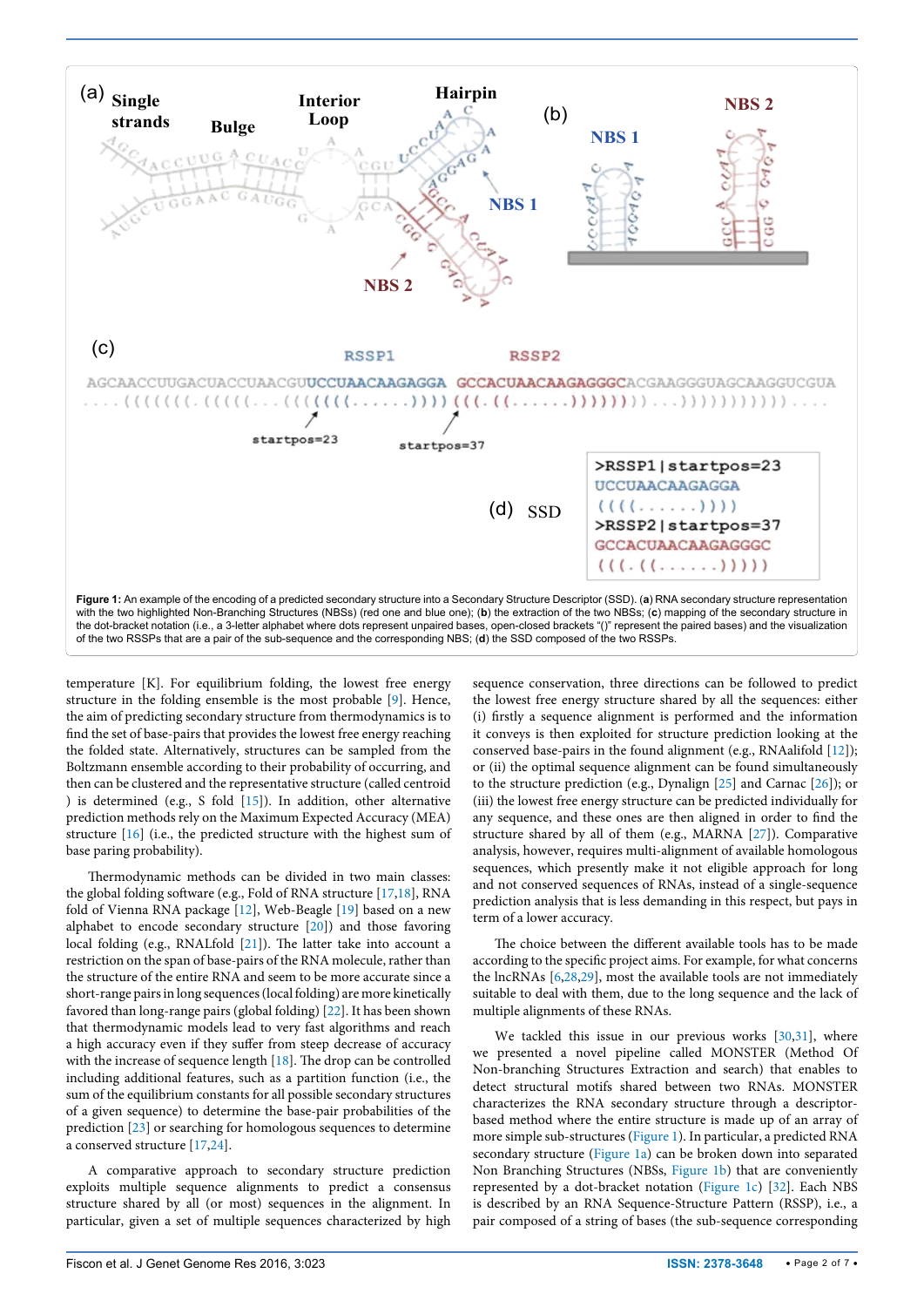<span id="page-2-0"></span>

to the NBS) and a string that represents the secondary structure in the dot-bracket notation (the NBS). In addition, a list of parameters is associated to each RSSP and composes the header line. The set of RSSPs makes up the Secondary Structure Descriptor (SSD) of the RNA sequence [\(Figure 1d\)](#page-1-0).

The underlying idea of MONSTER was to functionally characterize RNAs with unknown functions (target RNAs) by searching for similar structural motifs in RNA whose function is known (reference RNA). The prediction module of MONSTER makes use of RNALfold and thus comes under the methods that rely on single-sequence approach.

Here, we report a comprehensive comparison of two abovementioned approaches (i.e., single-sequence and comparative) with respect to the RNA structure predictions in terms of absolute and relative sensitivity of all the analyzed tools. Thus, we benchmark the prediction methods on a collection of RNA families with wellexperimentally-known structures (e.g., making use of the freelyavailable database RNA strand v2.0) by comparing the predictions with respect to the experimentally-known structures.

Pursuing the idea of the RNA structure predictions comparison from several different tools, we developed two *ad-hoc* dynamic programming algorithms (*SSD-opt* and *SSD-liberal*), presented in the following, which are able to assess the accuracy of the most popular thermodynamic tool RNALfold from Vienna RNA package [\(Figure](#page-2-0)  [2\)](#page-2-0).

RNALfold is a MFE-based predictor that returns the locally stable secondary structures of an RNA sequence according to a given parameter *L* that represents the maximum allowed distance between base-pairs. Additionally, it computes for each local structure its free energy, as well as the starting position in the sequence [21]. The output list is composed of all the possible local structures, which are predicted and may overlap (i.e., more predictions correspond to an identical piece of sequence).

## **Dynamic programming algorithms to evaluate accuracy of RNA structure predictions:** *SSD\_opt* **and** *SSD\_liberal*

*SSD\_opt* takes as input a set of predicted sub-structures (NBSs) and the related set of the experimentally-known ones (i.e., "Ground Truth") and returns as output the array of non-overlapped predicted RSSPs that have the highest number of base-pairs matching with the experimentally-known ones. *SSD\_opt* is based on dynamic programming, whose objective function is the maximization of the number of base-pairs according to what previously explain: it computes for each RSSP all the possible groups of RSSPs that have

compatible starting positions and that begin with the same analyzed NBS. Finally, it returns the group of RSSPs whose computed score according the objective function is the optimal one. It is worth noting that in the case of two RSSPs having the same score, *SSD\_opt* selects the one whose False Positive (FP) value (i.e., the number of predicted base-pairs that are not in the known RSSP) is lower.

Formally, we define: (i) *R* as the RNA sequence; (ii) *S* as the list of NBSs extracted from the predicted structure of *R* and sorted according to increasing sequence positions; (iii) *T* as the list of NBSs extracted from the experimentally-known structure of  $R$ ; (iv)  $s<sub>i</sub>$  the *i*-th NBS in S ( $i = 1, \ldots, n$  with  $n = |S|$ ) with pos(si) its position in R and length (*si* ) its length; (v) ind(∙) as a function that can be applied to NBSs in S and returns the index of the argument in the list (starting from 1). Then, we consider  $C = \{s_{j_1}, s_{j_2},...,s_{j_n}\}$  as a chain of NBS in S such that satisfies  $∀i, 1 ≤ i ≤ n-1$  the following conditions:

(i) ind(hbs(s<sub>j<sub>i</sub></sub>))j<sub>i+1</sub>)  
(ii) pos(s<sub>j<sub>i</sub></sub>)+length(s<sub>j<sub>i</sub></sub>) 
$$
\leq
$$
 pos(s<sub>j<sub>i+1</sub></sub>)

Specifically, condition (i) implies that *C* is sorted according to increasing positions in T, hence that

 $j_i < j_{i+1}$ ,  $\forall i, 1 \le i \le n-1$ . To simplify notation, hereafter we will denote the matches in a chain as  $\{s_1, s_2, ..., s_n\}$ .

Based on these definitions, we define a function score to evaluate *C* as follows:

$$
score(C) = \sum_{i=1}^{n} P(s_i),
$$

where  $P(s_i)$  is the number of base-pairs (i.e., pairs of brackets in the dot-bracket notation) of  $s_i$  that are also in *T*.

*SSD-opt* computes the score for all the chains of NBSs in *S*  satisfying conditions (i) and (ii), and then selects the chain with the highest score. However, this is unfeasible for long sequences, since its complexity grows exponentially with the number of NBSs. To reduce the complexity, we consider for all  $s \in S$  only the chain ending with *s* that has the highest score. This can be done with dynamic programming using the recursion:  $OPT(s_i) = P(s_i) + max_{i \in C} \{OPT(s_i)\}$ 

where

$$
C = \{j \mid j < i \land \text{ind} \left( \text{nbs}(s_j) \right) < \text{ind} \left( \text{nbs}(s_i) \right) \land \text{pos}(s_j) + \text{length} \left( s_j \right) \leq \text{pos}(s_i) \}
$$

*OPT*( $s<sub>i</sub>$ ) gives for any  $s<sub>i</sub> \in S$  the highest score of chain ending with *si* and the corresponding optimal chain can be easily determined by backtracking. To conclude, *SSD-opt* taken as input *S* and *T* returns one optimal chain of NBSs in *S*.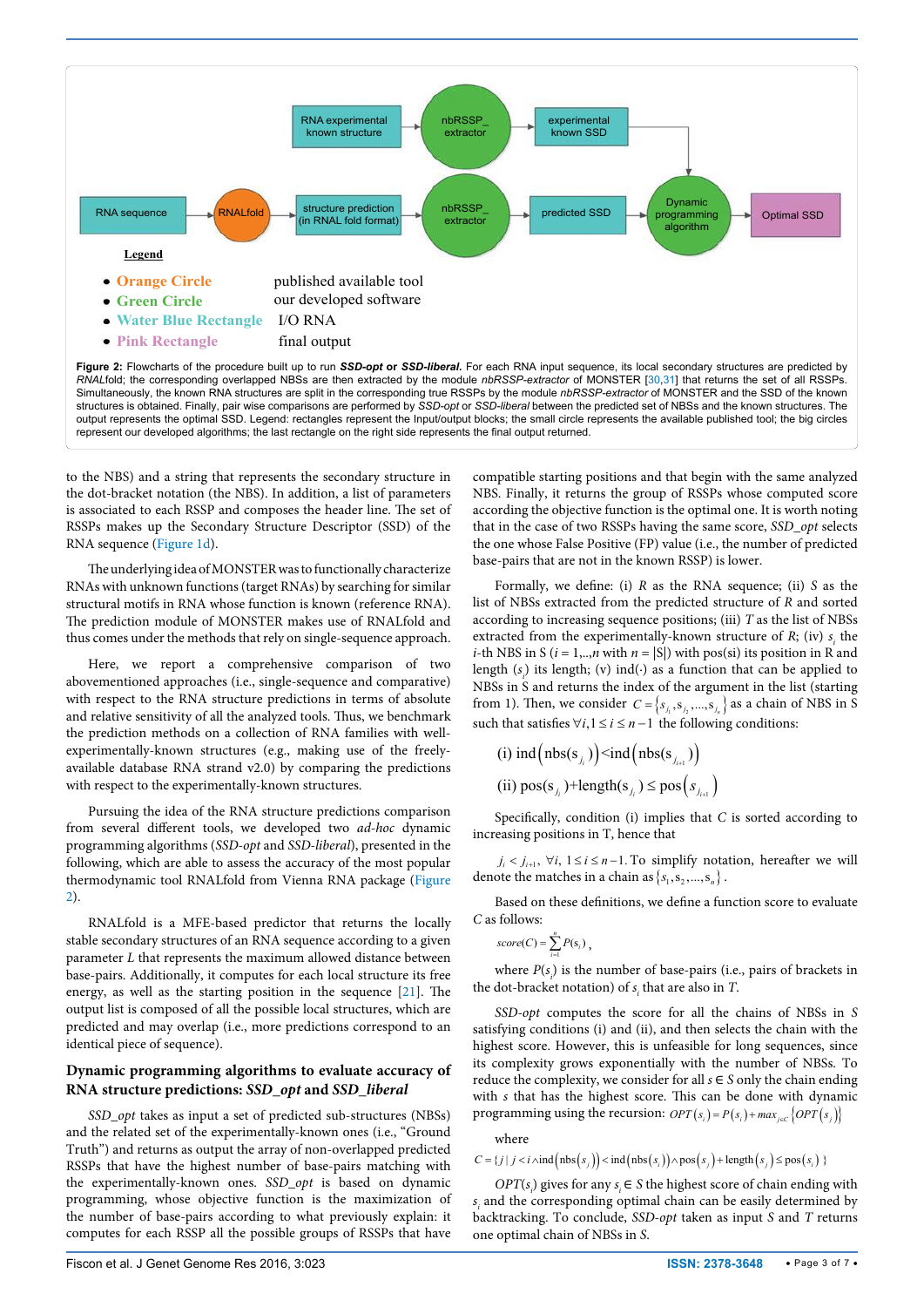*SSD-liberal* selects for each true NBS the predicted ones that have the highest number of base-pairs matching with the experimentallyknown structures, regardless of any overlapping position. The algorithm takes as input a set of predicted NBSs (*S*) and the related set of the true ones (*T*). Thus, it returns as output the optimal chain of NBSs (even overlapped) based on the pair wise comparison of the predicted structure with the experimentally-known one.

Likewise *SSD-opt, SSD-liberal* is based on dynamic programming (see the previous subsection) and computes all the groups of RSSPs that begin with the same analyzed NBS and that reach the best score. However, instead of *SSD-opt*, the scores are assigned only by taking into account for the presence of each  $s \in S$  among the *T* list, without accounting for their overlapping positions. Therefore, the condition (ii) of *SSD-opt* has not to be satisfied. Indeed, in this case the recursive function of the dynamic programming algorithm is the following:

 $OPT(s_i) = P(s_i) + max_{i \in \mathbb{Z}} \{OPT(s_i)\}$ 

where  $\overline{C} = \{j \mid j < i \land \text{ind} \big( \text{nbs}(s_i) \big) \leq \text{ind} \big( \text{nbs}(s_i) \big) \}$ 

#### **Methods for the RNA Structure Predictions**

In this section, we list and describe the main algorithms able to predict and extract the secondary structure of both protein coding and non-coding RNAs.

#### **Single-sequence methods**

These methods predict the RNA secondary structure starting from the single sequence [[30,](#page-6-9)[33](#page-6-16)].

*nbRSSP-extractor: nbRSSP-extractor* [30] *provides* by default a unique prediction composed by non-overlapping RSSPs. Briefly, starting from a list of all possible (overlapped) local structures predicted by RNALfold (window size L = 150), *nbRSSP\_extractor*  extracts a set of NBSs that do not overlap, according to a specific selection criteria based on the means free energy per nucleotide. However, *nbRSSP\_extractor* with a specific option can also return all the NBSs (even overlapped) that are extracted from RNALfold without any selection criteria (see RNALfold-*lnrz* method), as well as the NBSs contained in one unique global structure in the dot-bracket format (such as those NBSs extracted from the experimentally-known structure and that constitutes the list *T*).

**RNALfold***-lnrz***:** RNALfold*-lnrz* [30] *analysis* consists of applying the *nbRSSP-extractor* to select the non-overlapping predictions of RNALfold in an alternative way, i.e., the predictions of RNALfold are selected based on their decreasing free energies, and then the nonoverlapping ones are chosen.

*MFE-based*: Based on the Free Energy Minimization (MFE), these methods start from the only single RNA sequence and determine the

prediction of a secondary structure from thermodynamics. The aim is to find the base-pairing that provides the lowest free energy when a RNA molecule moves from the unfolded to the folded status. Mfold [11] and RNAfold [[12\]](#page-6-14) are based on the implementation of the Zuker-Stiegler algorithm to search for the lowest free energy structure by means of empirical estimations of the thermodynamics parameters. Finally, Fold algorithm (from the RNA structure package [\[17,](#page-6-11)[18\]](#page-6-12)) folds the RNA sequence into its lowest free energy conformation allowing the application of several constraints (e.g., modifications, required energy intervals, restrictions about the base-paring rules), as well as giving as output not only the lowest free energy structure, but all the possible ones.

*ML-based***:** The software package Context Fold [\[14\]](#page-6-15) relies on Machine-Learning (ML) techniques. It contains algorithms that provide a RNA structure prediction thanks to several scoring models that are trained on large training sets composed of RNA sequences with known structures.

*MEA-based***:** Several methods are based on probabilistic approaches and look for the Maximum Expected Accuracy (MEA) structure in order to enlarge the information and effectiveness of their structure prediction. Among them, Sfold (sfold.wadsworth. org) performs a stochastic sampling of the structures given by the Boltzmann structures ensemble according to their occurring probability; then, it performs a clustering of the sampled structures. Centroid Fold predicts the RNA secondary structure improving their accuracy by means of generalized centroid estimators. Finally, iPknot ([rtips.dna.bio.keio.ac.jp/ipknot/](http://rtips.dna.bio.keio.ac.jp/ipknot/)) predicts the MEA structure by using integer programming and accounting for the pseudoknots.

#### **Comparative approaches**

These methods predict the RNA secondary structure starting from multiple sequences in order to find the more conservative one (*consensus structure*) common to all (or almost all) the sequences [[30](#page-6-9),[33](#page-6-16)].

*Fold then align:* This approach consists in predicting an array of structures having the lowest free energy for all the multiple sequences given as input. Then, it searches for the structure with lowest free energy shared among all the sequences.

An example of tools based on such an approach are MXScarna [[34](#page-6-17)] (Multiplex Stem Candidate Aligner for RNAs) and MARNA [27]. MXScarna is a multiple alignment tool for RNA sequences that uses progressive alignment based on the pair wise structural alignment algorithm of SCARNA. MARNA is based on pair wise comparisons and it exploits the costs of the edit operations to compute the consensus structure of the input multiple alignments. To date, the most advanced LocARNA (bioinf.uni-freiburg.de/

| Metric                                | <b>Description</b>                                                                                                                                                                                                                                                                          | Formula                                                                                           |  |  |  |  |
|---------------------------------------|---------------------------------------------------------------------------------------------------------------------------------------------------------------------------------------------------------------------------------------------------------------------------------------------|---------------------------------------------------------------------------------------------------|--|--|--|--|
| <b>TPR</b><br>(sensitivity or recall) | <b>True Positive Rate</b><br>probability of a positive test, given a patient ill;<br>measure of prediction correctness;<br>should be high.                                                                                                                                                  | $\frac{TP}{P} = \frac{TP}{TP + FN}$                                                               |  |  |  |  |
| <b>PPV</b><br>(or precision)          | <b>Positive Predictive Value</b><br>the proportion of the true positives against all the positive results;<br>capacity of predicting the positives;<br>used instead of FPR;<br>should be high.                                                                                              | $\frac{TP}{P'} = \frac{TP}{TP + FP}$                                                              |  |  |  |  |
| F-measure                             | <b>F-measure</b><br>harmonic weighted mean between PPV and TPR;<br>close to $1 =$ better prediction.                                                                                                                                                                                        | $2$ $TPR$ $PPV$<br>$TPR + PPV$                                                                    |  |  |  |  |
| <b>MCC</b>                            | <b>Matthew's Correlation Coefficient</b><br>equal to:<br>$-1$ : false assignments (TN = TP = 0)<br>- 0: prediction not better than random<br>- 1: all true assignments (FP = $FN = 0$ )<br>Set to 0 when denominator = $0$<br>$\sim$ geometric mean between TPR and PPV;<br>should be high. | $TP \cdot TN + FP \cdot FN$<br>$\sqrt{(TP + FP) \cdot (TN + FN) \cdot (TP + FN) \cdot (TN + FP)}$ |  |  |  |  |

#### <span id="page-3-0"></span>**Table 1:** Metrics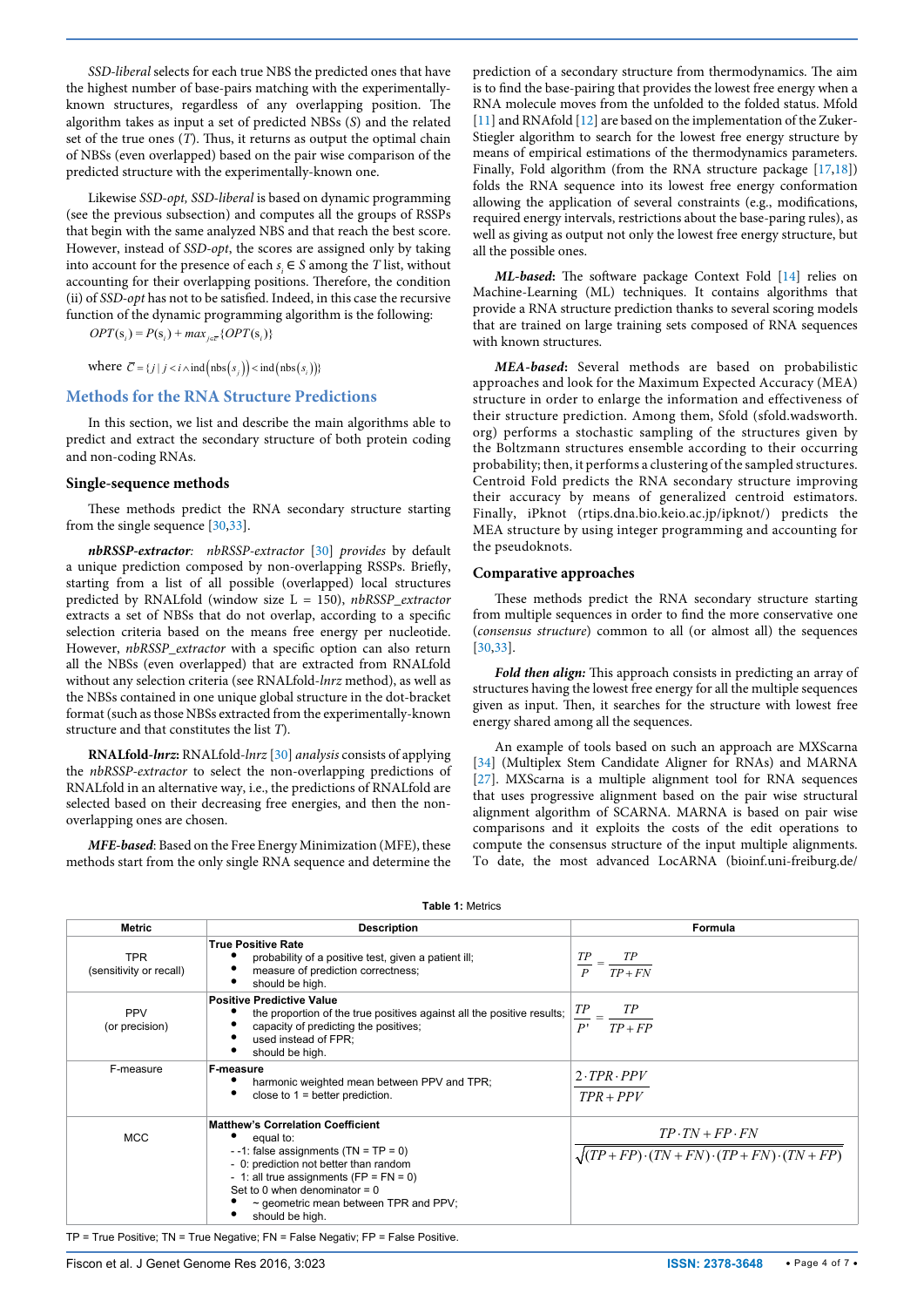<span id="page-4-0"></span>

the predicted structure as well as the known-experimental one (see Figure 2). Finally, pair wise comparisons are performed between the optimal predicted SSD and the experimentally-known ones. The procedure provides as output the comparison results with their computed statistics. Legend: rectangles represent the Input/output blocks; the big circles represent our developed algorithms; the last rectangle on the right side represents the final output returned.

| Tool                      | SSD_liberal |           |            |            |               |                     | SSD_opt   |           |       |            |               |                     |
|---------------------------|-------------|-----------|------------|------------|---------------|---------------------|-----------|-----------|-------|------------|---------------|---------------------|
| Dataset\<br><b>Metric</b> | <b>TP</b>   | <b>FP</b> | <b>PPV</b> | <b>TPR</b> | F-<br>measure | <b>MCC</b><br>$(*)$ | <b>TP</b> | <b>FP</b> | PPV   | <b>TPR</b> | F-<br>measure | <b>MCC</b><br>$(*)$ |
| 5s<br>rRNA                | 3111        | 1121      | 0.735      | 0.674      | 0.703         | 0.704               | 2785      | 1186      | 0.701 | 0.618      | 0.657         | 0.658               |
| 16s<br>rRNA               | 344593      | 60895     | 0.849      | 0.811      | 0.830         | 0.830               | 144667    | 36279     | 0.799 | 0.665      | 0.726         | 0.729               |
| 23s<br>rRNA               | 223064      | 38682     | 0.852      | 0.800      | 0.825         | 0.826               | 64360     | 14886     | 0.812 | 0.680      | 0.740         | 0.743               |
| tRNA                      | 1109        | 56        | 0.952      | 0.731      | 0.827         | 0.834               | 983       | 75        | 0.929 | 0.684      | 0.788         | 0.797               |
| average                   | 142969      | 25189     | 0.847      | 0.754      | 0.798         | 0.799               | 53199     | 13107     | 0.811 | 0.662      | 0.729         | 0.732               |

<span id="page-4-1"></span>**Table 2:** Results of *SSD-liberal* and *SSD-opt* algorithms on rRNA classes and tRNAs from the RNAstrand v2.0 database.

TP = correctly predicted base-pairs; FP = base-pairs in the predicted structures but not in the reference; TPR = True Positive Rate; PPV = Positive Predictive Value; (\*)  $MCC = \sqrt{PPV \cdot TPR}$ 

Software/LocARNA/) that performs a simultaneous alignment and folding replaced it.

*Align then fold***:** Such an approach determines the multiple sequences alignment according to the RNA sequences information and then predicts the lowest free energy structure shared by the highest number of them. CentroidAlifold is based on the generalized centroid estimators to find the common lowest free energy structure. RNAalifold [12] implements an extension of the Zuker-Stiegler algorithm for computing consensus structures from RNA alignments. Finally, Pfold [\(daimi.au.dk/~compbio/pfold/\)](http://daimi.au.dk/~compbio/pfold/) predicts the folding of an RNA alignment input by implementing a Stochastic Context Free Grammar, which is trained on a dataset of reference alignments.

*Fold and align simultaneously***:** This approach makes use of Sankoff dynamic programming algorithm to simultaneously align and fold a set of RNA sequences [[8](#page-6-20)[,35\]](#page-6-21). Dyalingn implements a pairwise version of such an algorithm to identify a common lowest

free energy structure and aligns two RNA sequences. Foldalign implements a local or global simultaneous folding and aligns two or more RNA sequences. Finally, Carnac implements an improved version of the Sankoff algorithm by adding several filters through which the set of sequences has to be processed. It calculates the base pairing probability matrices and aligns the sequences based on their full ensembles of structures.

*Base pairing probability***:** The base pairing probability is defined as the probabilities of composing a base-pair in the ensemble of RNA secondary structures thanks to which the information about the single RNA structure can be enriched [\[23,](#page-6-18)[36\]](#page-6-19). Among those tools that account for the base-pairing probabilities, Turbo fold of the RNA structure package [17] takes as input a set of homologous RNA sequences and folds them to identify the common structure with the lowest energy configuration. Specifically, it estimates the base pairing probabilities by intrinsic and extrinsic information to improve the accuracy of its RNA structure predictions. Furthermore,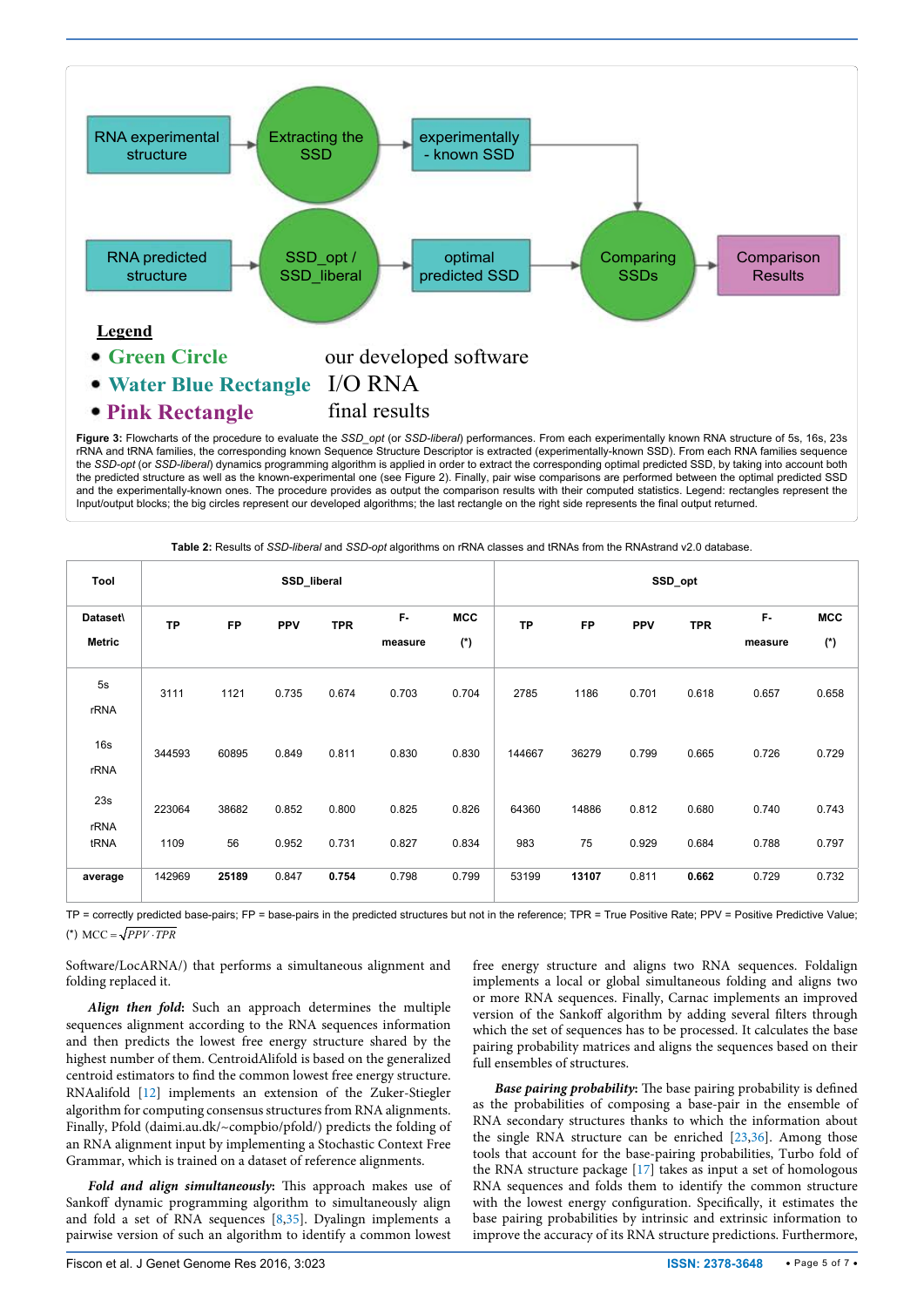<span id="page-5-0"></span>**Table 3:** Tool performance comparisons  **Category Tool\ Metric** TPR PPV F-measure MCC **SSD-liberal** 0.754 0.847 0.798 0.799 **SSD-opt** 0.662 0.811 0.729 0.732 *Our algorithms* Single sequence methods Single sequence methods **nbRSSP-extractor** 0.558 0.441 0.493 0.496 *RNAL***fold-lnrz** 0.461 0.473 0.467 0.467 **M fold** 0.52 0.541 0.53 0.531 *MFE-based* **RNA fold**  $\begin{array}{|c|c|c|c|c|c|} \hline \textbf{0.48} & \textbf{0.468} & \textbf{0.474} & \textbf{0.474} \hline \end{array}$ **Fold** 0.658 0.594 0.624 0.625 *ML-based* **Context Fold** 0.780 0.787 0.784 0.784 **IPknot** 0.580 0.676 0.624 0.626 **Centroid Fold** 0.550 0.717 0.622 0.628 *MEA-based* **S fold** 0.503 0.508 0.505 0.505 *Fold then align* **MXScarna** 0.610 0.725 0.663 0.665 **MARNA** 0.506 0.729 0.597 0.608 Valign then fold<br>
Centroid Align then fold<br>
a Align then fold<br> **EXALIFOLD**<br> **EXALIFOLD**<br> **EXALIFOLD**<br> **Pold**<br> **Pold and align**<br> **Pold and align**<br> **Pold and align**<br> **Pold and align**<br> **Pold and align**<br> **Pold align**<br> **COMPA CentroidAlifold** 1 0.650 0.867 0.743 0.751 *Align then fold* **RNAalifold** 0.707 0.781 0.742 0.743 **P fold** 0.400 0.810 0.536 0.569 **Dyn align 0.719 0.844 0.776 0.779** *Fold and align* **Fold align** 0.615 0.293 0.397 0.425 *simultaneously* **Carnac** (0.571 0.871 0.871 0.69 0.705 **Turbo Fold** 0.790 0.747 0.768 0.768 *Base pairing probability* **RNA sampler** 0.692 0.904 0.784 0.791

Metrics over different RNA datasets (e.g., RNA strand, LSU, RNAse p and SM-A05), TPR = True Averaged rRNA, SSU, LGW17 positive rate; PPV = Positive Predictive

RNA sampler (stormo.wustl.edu/RNA Sampler) is a sampling-based program that includes structural pair wise information and base pairing probabilities estimation to predict common RNA secondary structure among multiple sequences. It is also able to deal with pseudoknots.

## **Evaluating the Performances of the RNA Prediction Tools**

Here, we present the performances of some RNA folding algorithms on reliable and available data-sets of functional RNAs with experimentally-known secondary structures (e.g., rRNA 5S, 16S and 23S from RNAstrandv2.0 database, rnasoft.ca/sstrand). Thus, we compare the prediction results of the RNA folding algorithms with respect both to *SSD-opt* and *SSD-liberal* algorithms and to *nbRSSP-extractor* and RNALfold*-lnrz* performances, according to the metrics listed in [table 1.](#page-3-0) The comparative analysis of the stateof-the-art tools have been rearranged from results reported in [10] and [33]. In particular, first we evaluate the performances of *SSD-opt* and *SSD-liberal* algorithms ([Figure 3](#page-4-0)) with respect to the experimentally-known structures of the rRNAs families extracted from RNAstrandv2.0 database, and then we compare them with respect to the RNA secondary structure predictions of the other RNA folding algorithms.

We use the following metrics [\(Table 1](#page-3-0)) to measure the performances of all analyzed RNA structure prediction tools [\[37\]](#page-6-22):

1. TPR (True Positive Rate or Sensitivity): fraction of correctly predicted pairs of bases;

2. PPV (Positive Predictive Value): fraction of predicted basepairs in the known structure;

3. F-measure: it is interpreted as a weighted harmonic mean of the sensitivity and PPV;

4. MCC (Matthew's Correlation Coefficient): it can be approximated to the geometric mean between PPV and Sensitivity to evaluate the independence of prediction results between two algorithms.

TP (True Positive) values correspond to the correctly predicted base-pairs; TN (True Negative) values correspond to correctly unpaired predicted bases; FN (False Negative) values represents basepairs that are in the reference true secondary structure but not in the predicted one; FP (False Positive) values correspond to base-pairs that are in the predicted structure but not in the reference one.

The performances of both *SSD-opt* and *SSD-liberal* algorithms are reported in details in [table 2.](#page-4-1) In addition, we assess the comparison results of our novel implemented algorithms (*SSD-opt* and *SSD-liberal*) with respect to our previously developed ones (*nbRSSP-extractor* and RNALfold*-lnrz*), as well as with respect to the other state-of-the-art tools. These performance comparisons are reported in ([Table 3\)](#page-5-0).

*SSD-opt* and *SSD-liberal* appear to reduce drastically the number of FP values [\(Table 2\)](#page-4-1) and increase the TP ones with respect to the *nbRSSP-extractor* and RNALfold*-lnrz* analysis. In [table 3](#page-5-0), we can indeed observe as the TPR increases from the 0.56 value of *nbRSSPextractor* up to the 0.66 value for *SSD-opt* and to 0.75 value for *SSDliberal*.

Specifically, *SSD-opt* [\(Table 3](#page-5-0)) results at a comparable level in terms of TPR and PPV with respect to the other tools, while it shows higher performances in term of F-measure and MCC with respect to the single-sequence prediction tools (e.g., MFE-based, MEA-based [8], or ML-based [13]). For what concerns the comparison with respect to the comparative approaches, *SSD-opt* shows comparable results or lower ones in terms of PPV, although we have to underline that comparative methods often require sets of homologous sequences to perform the folding that are in some cases not available (e.g., lncRNAs). To conclude, the results of *SSD-opt* prove that RNALfold potentially enables to reach accurate predictions with lower computational costs with respect to other tools.

Furthermore, the results of *SSD-liberal* [\(Table 3](#page-5-0)) show as taking into account all the alternative predictions of RNALfold, we can reach a greater coverage of the possible matches between the predicted and experimentally-known structures. This is due to the following reasons: (i) on one hand, since *SSD-liberal* does not bind the search for the optimal SSD at the non-overlapped NBSs, it can perform it with a higher sensitivity; (ii) on the other hand, by using single-prediction tools, we compare a unique structure that does not means the better one. To this end, methods that account for alternative predictions could be represent a valid approach to enlarge the predictions sensitivity.

## **Conclusions**

Here, we presented a comprehensive review of several approaches to the RNA structures prediction together with a detailed discussion of two novel algorithms (*SSD-opt* and *SSD-liberal*) that, starting from the local prediction of RNALfold, enable to efficiently find the optimal SSD of an RNA secondary structure based on the comparison